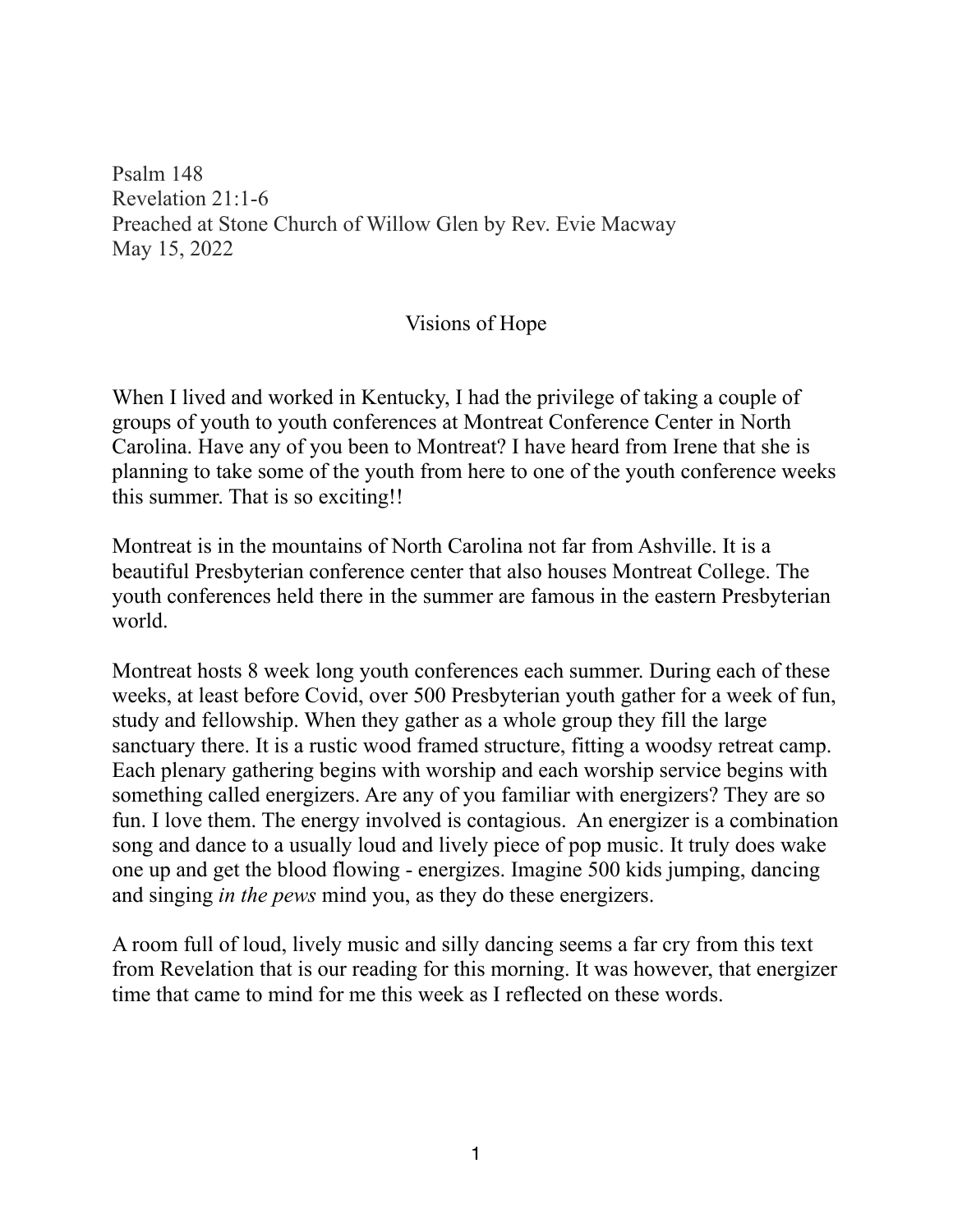<span id="page-1-2"></span>One of the energizers that was a camp favorite and repeatedly requested when I was there quotes the book of Revelation.<sup>[1](#page-1-0)</sup> The song is called Revolution and it specifically expresses some of the thoughts that are in our text for this morning, some of the same words.

Though I like this energizer, I have always found this particular one to be different from the rest. The first time I heard it I questioned whether it was appropriate to be doing at a Christian youth conference. Most of the energizers we do are upbeat and lively. This one is harsh. The singer seems almost to be yelling. We clinch our fists and the motions we do are jerky and sharp. One has to listen carefully and see beyond the motions to hear and feel the good news of this energizer.

As I reflected on this suggested reading for this morning from Revelation, it occurred to me that I often feel much the same way about the book of Revelation. It is harsh, often brutal and I sometimes question why it has to be included in our scripture. I have to hear it many times and listen carefully to hear and feel the good news contained within.

Revelation is the last book of the Bible. It is some of the most well known apocalyptic literature of our scripture. The word, 'apocalypse', in the original Greek simply means 'disclosure' or 'revelation'. The book is the revelation, the revealing, of a series of dreams and visions the author has had regarding God's judgement and mercy for all of creation. The book has been described as, 'an inspired picture-book that, by an accumulation of magnificent poetic imagery, makesa powerful appeal to the reader's imagination."<sup>[2](#page-1-1)</sup> It certainly does make a powerful appeal to the reader's imagination.

<span id="page-1-3"></span>Through the centuries Revelation has, in a way, taken on a life of its own. It is a difficult book and it gets a lot of what I consider inaccurate, sensational press. As we know well, fear sells. And Revelation is full of frightening images. But as much as at times we might like to relegate it to a rarely visited back corner of our religious life, it is an important book still, in that it speaks to a time and a place where fear and violence were acute in the lives of people. It goes to those dark places and takes us there as well. It reminds us in vivid detail that our sacred text is a human text as well - written, at times at least, by people struggling with how the world in which they find themselves fits with the God they know. If we were writing Revelation today we would illustrate the suffering and anger differently

<span id="page-1-0"></span><sup>&</sup>lt;sup>[1](#page-1-2)</sup> Revolution, by Kirk Franklin, from the album, The Nu Nation Project.

<span id="page-1-1"></span><sup>&</sup>lt;sup>[2](#page-1-3)</sup> The Oxford Annotated Bible introduction to The Revelation of John.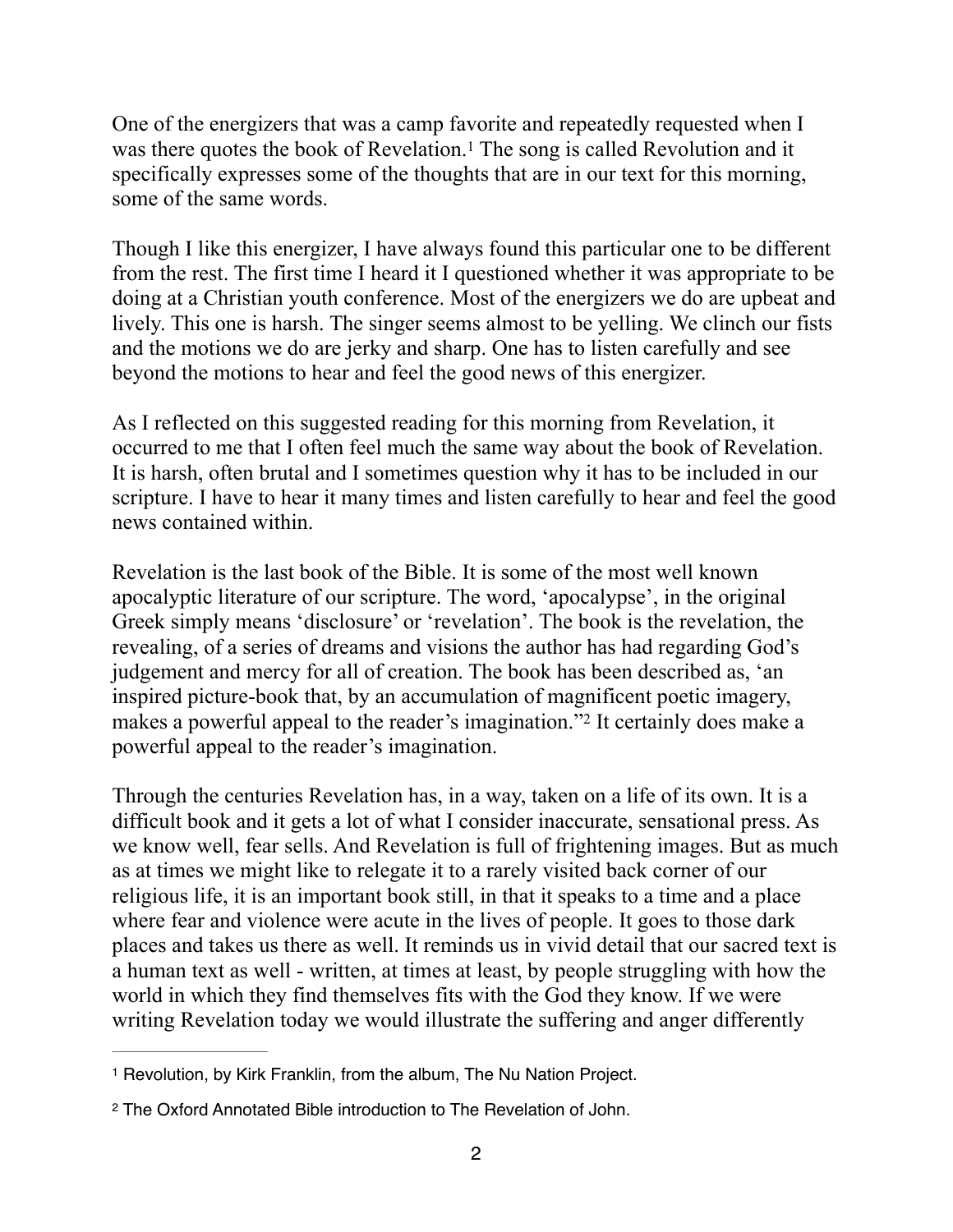than did those whose visions we see on the pages of Revelation, but the reality of suffering is no less real today. Lots of harsh sounds and sharp movements, like that energizer song.

Revelation is believed to have been written at a time when Christians in Asia were suffering serious oppression. The visions, with their elaborate symbols, details, and vivid descriptions are told to give voice to the suffering certainly, to validate the truth of what is happening in the lives of people. Yet that is not the whole picture.

Our reading for this morning comes toward the end of the book. It paints a word picture, gives us a vision, of what the final consummation of God's plan for God's creation will look like. Barbara Rossing, Lutheran pastor and professor of New Testament in Chicago writes of this passage, "Contrary to popular apocalyptic thinking, there is no 'rapture' or a future snatching of Christians up from the earth in Revelation. Instead, it is God who is 'raptured' down to earth to take up residence among us."<sup>3</sup> As we read this morning, "See the home of God is *among mortals*. He will dwell with them; they will be his peoples, and God himself will be with them; he will wipe every tear from their eyes." (Rev. 21:3-4)

<span id="page-2-1"></span>The visions of Revelation were written not only to give voice to the fear and anger, but also to encourage and give hope, to affirm in *all* times and places the hope and the life that comes through Jesus Christ. Revelation is, above all and woven though all, a book of hope. For us as Christians, God will not only come in some future, but God has come now in the person of Jesus Christ. We can live into this promise now.

Not long ago I had a conversation with a regular church attender, not this church but near by. She told me that sometimes, late at night usually, when she reads the news on her phone or watches it on television she is frightened. She wonders about the future, for herself and those she loves. Between 24 hour news, notifications that flash on our phones every time we pick them up, our social media 'news feeds', it does not take much imagination these days to bring visions of suffering and injustice. Daily we meet the reality that our world - God's creation - is not yet to that final vision we read in Revelation. And we struggle, with how to be and how to hold onto hope.

<span id="page-2-0"></span><sup>&</sup>lt;sup>[3](#page-2-1)</sup> Barbara Rossing, Commentary on Revelation, https://www.workingpreacher.org/ preaching.aspx?commentary\_id=1696.